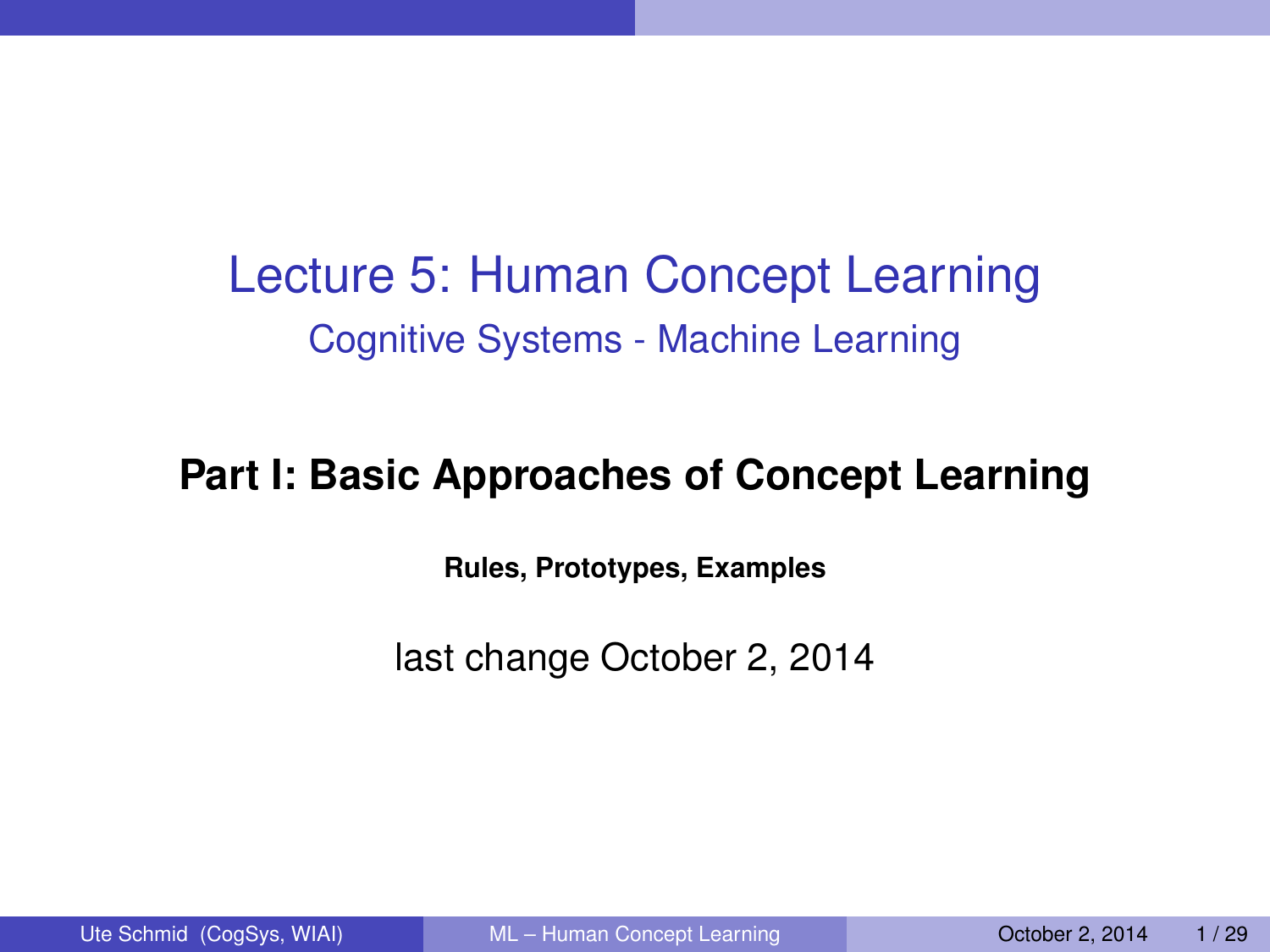#### **Outline**

- **•** Categories
- Similarity-based theories
	- Rule-based
	- Prototypes
	- **•** Exemplars
- Summary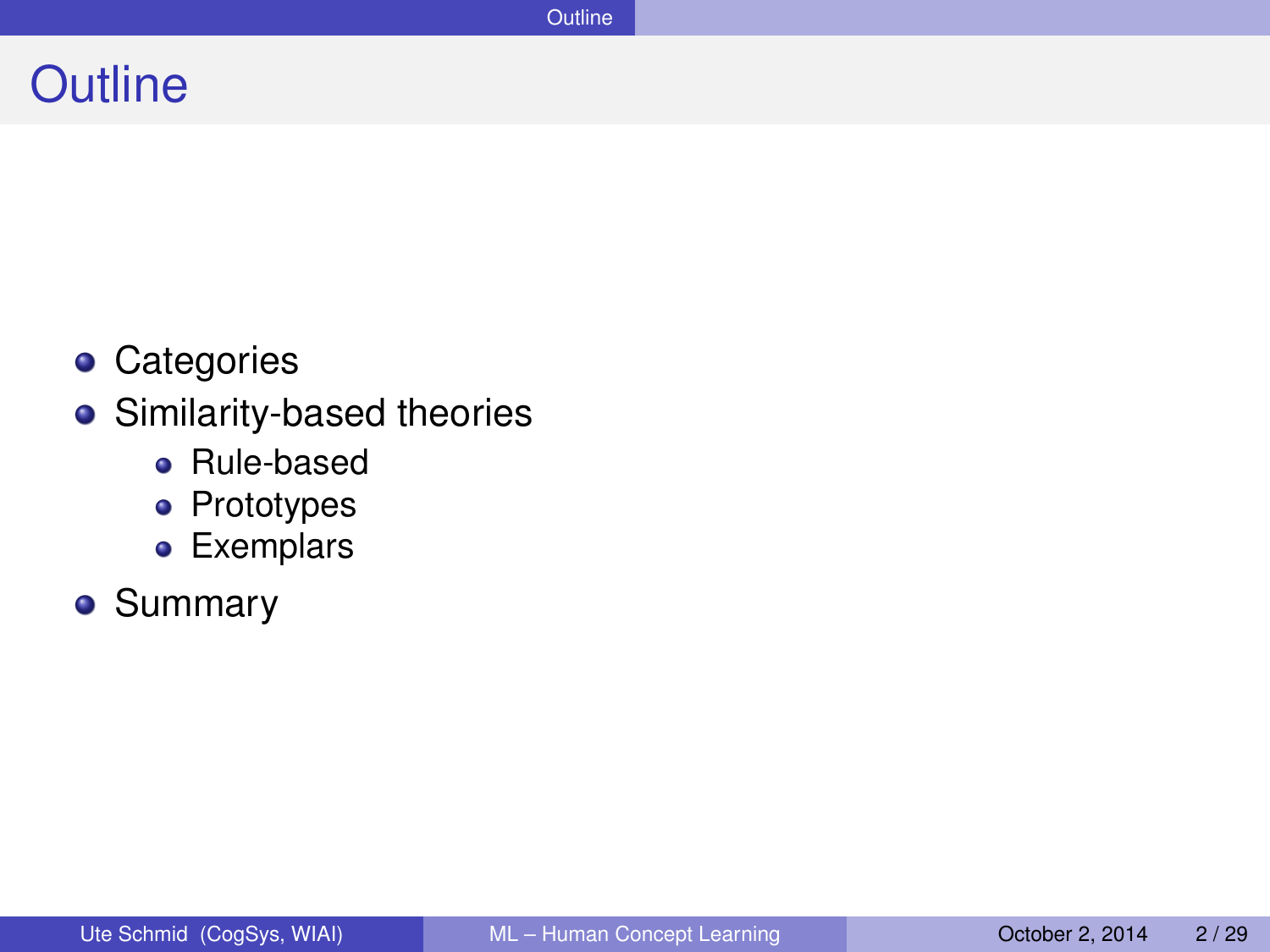#### Function of Categories

- Grouping objects to categories/concepts is a basic cognitive competence
- sometimes: category in the world, concept in the mind
- Grouping of objects with "similar characteristics" *(it is a bit vague what we mean by similar and by characteristic)*
- Using knowledge about known exemplars of a category to govern behavior with new objects/in new situations
- Categories as prerequisite for understanding and inference (expectation about an object, a situation)
- Communication of knowledge about categories via language

See: *M. Waldmann (2002), Kategorisierung und Wissenserweb. In J. Musseler and ¨ W. Prinz (Eds.), Allgemeine Psychologie. Spektrum Verlag.*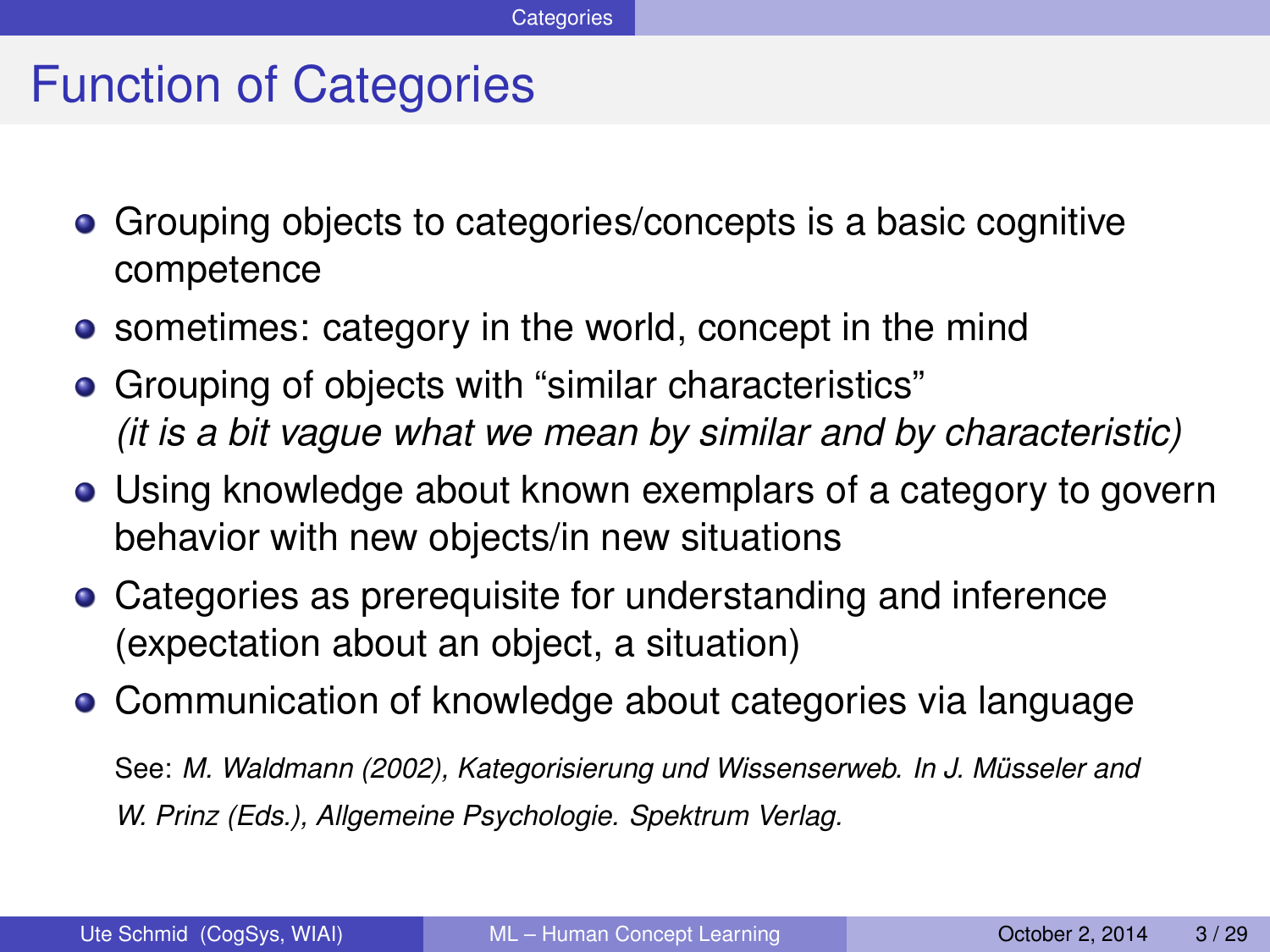#### Mis-Conceptions

- **•** People show tendencies to perceive differences between objects within a category as smaller and between objects of different categories as larger
- Tajfel and Wilkes (1963)
	- Imposition of a category directly affects judgement:
	- Lines shown without any category label: errors of judgement mainly random
	- Lines labelled with "A" and "B": perceivers tend to judge lines within category as more similar than they are and between categories as more different as they are
- Tajfel related these findings to social judgements/stereotypes and prejudice: category distinctions (e.g. between nations, gender) tend to overemphasize differences between members of the own group and others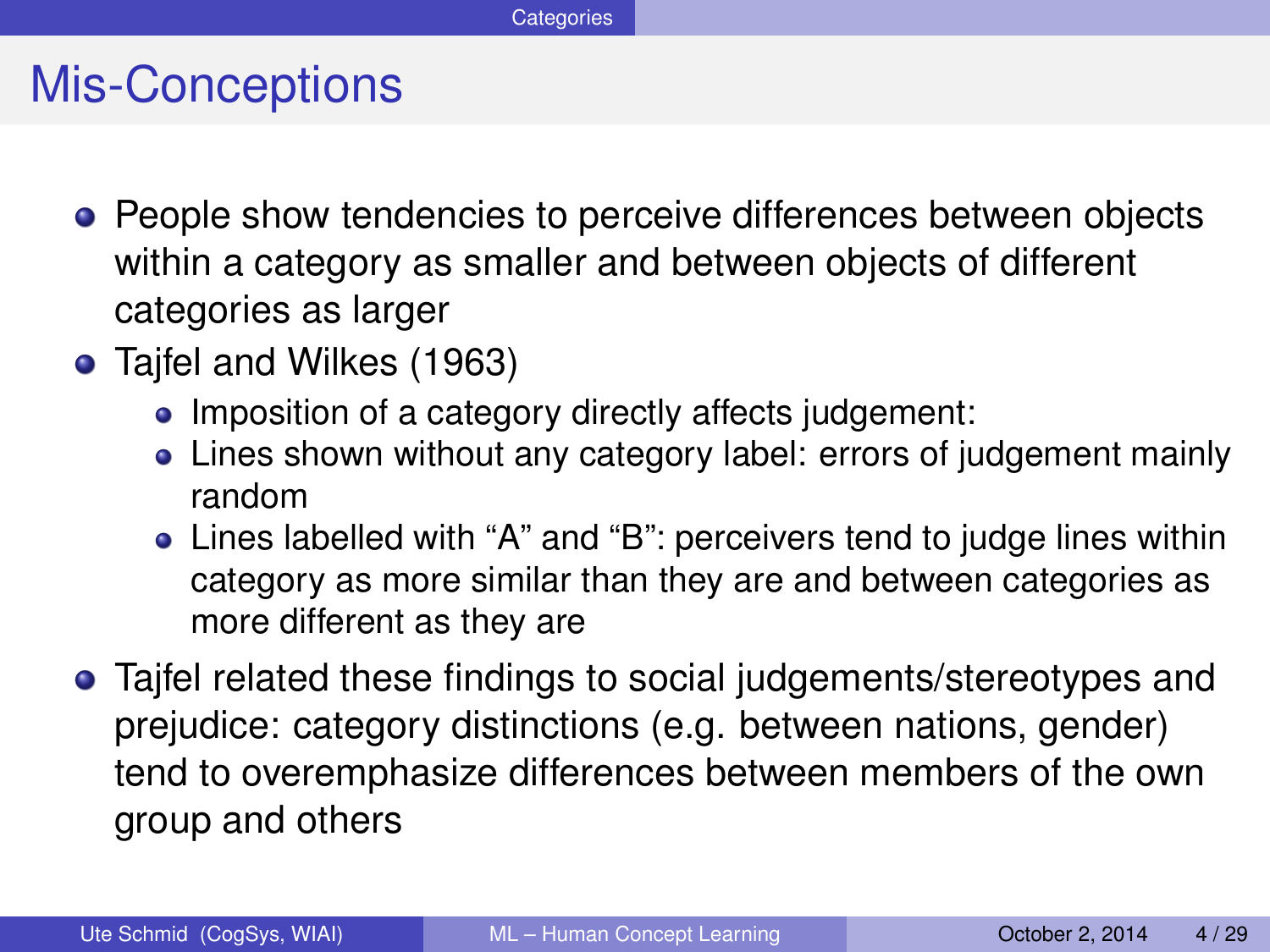# Tajfel & Wilkes, 1963

#### *Classification and quantitative judgement*

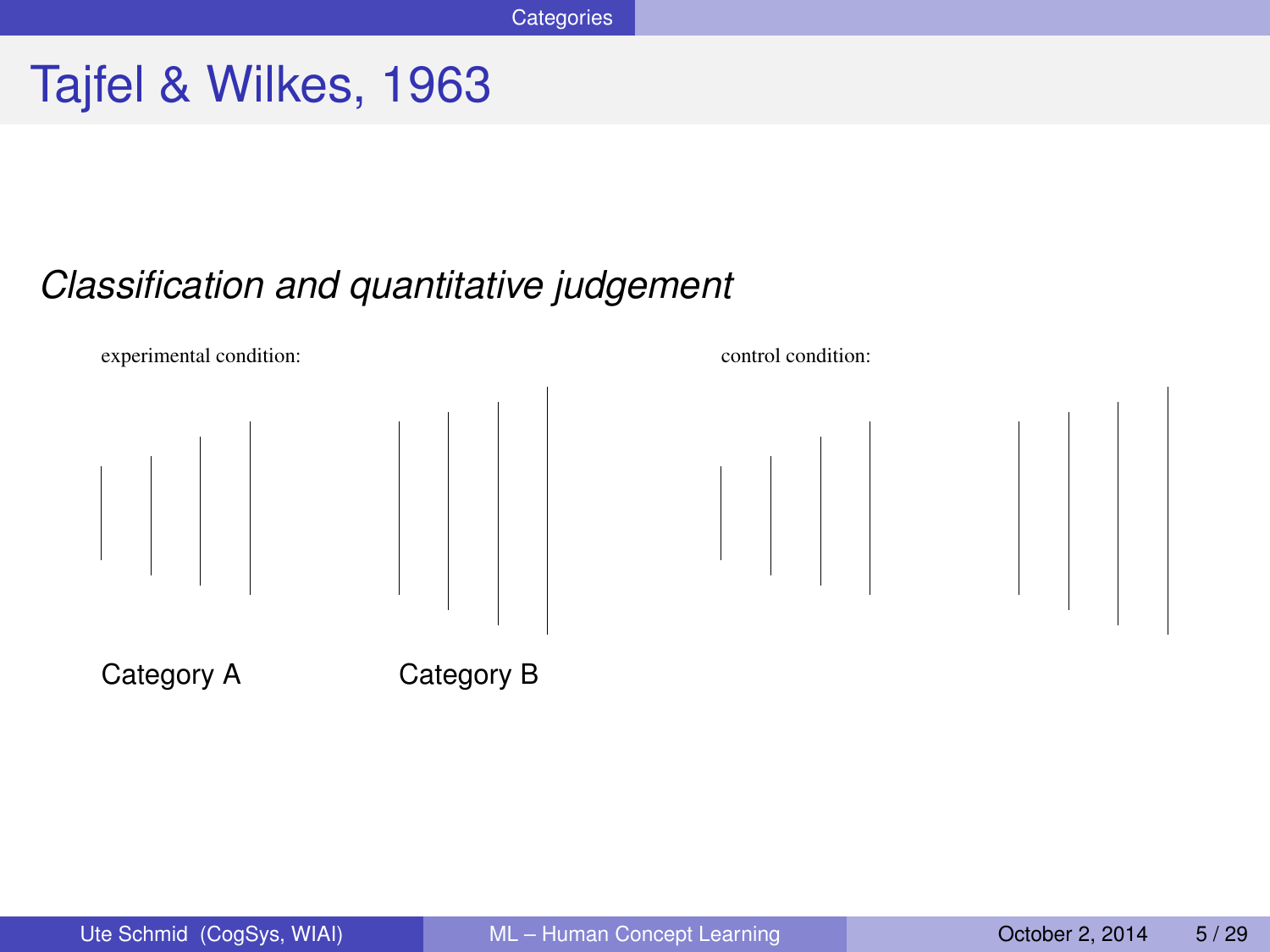# Mental Representation of Categories

- Most theories concerned with representation and classification also some ideas on acquisition of categories!
- Two perspectives:
	- Similarity based: "bottom-up" grouping of exemplars
	- Theory guided: categories as intuitive theories, exemplars as data (looking at attributes and relations)
- Dominant perspective is similarity based:
	- Rule-based (definitory attributes)
	- Prototypes (probability of membership)
	- Exemplar-based (no generalization/aggregation)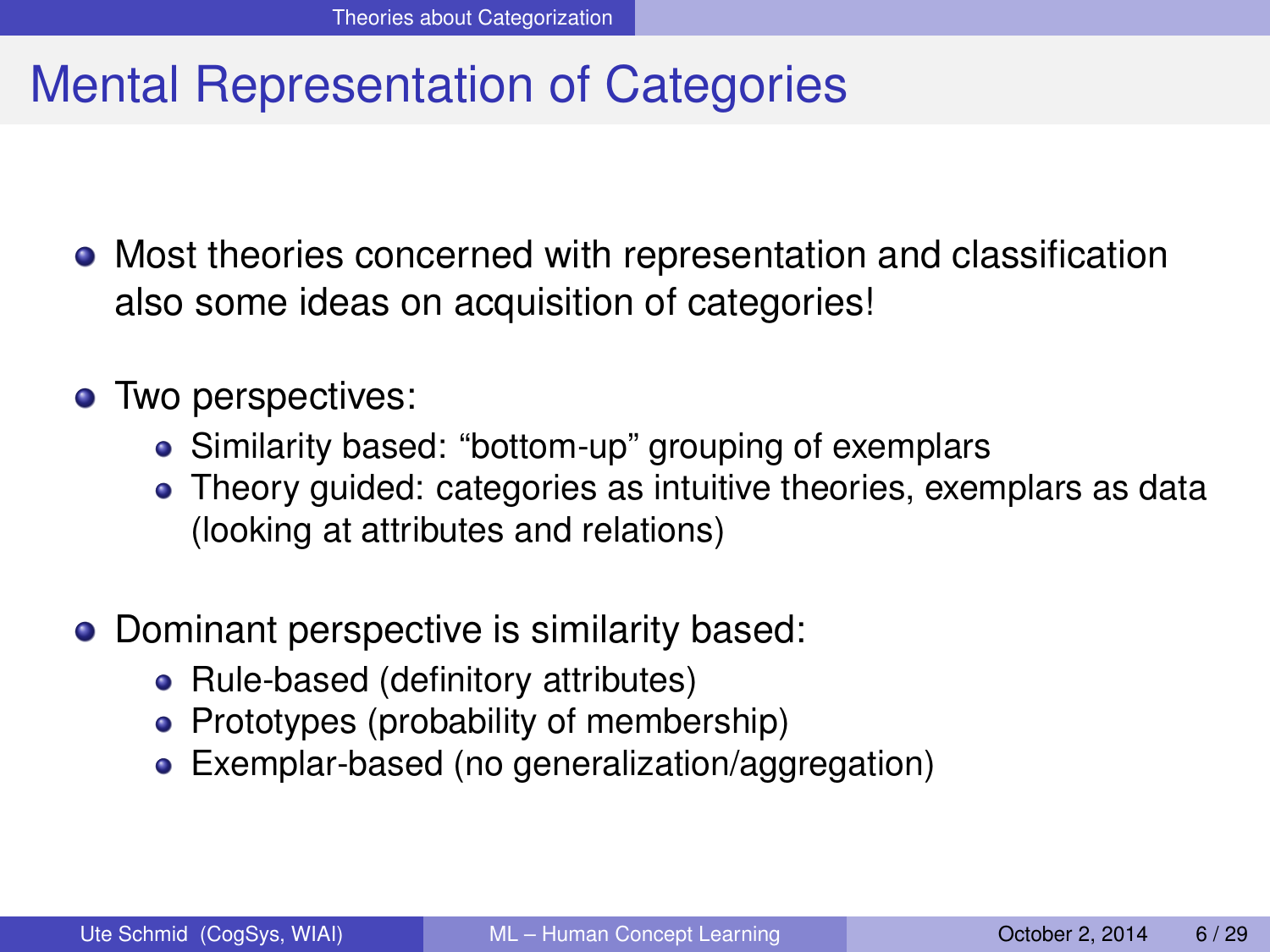# Rule-Based Categories

- Concept specifies necessary and sufficient conditions for membership
- Mostly studied with artificial categories
- E.g., stimuli used by Bruner, Goodnow and Austin (1956)
	- **•** Form: cross, circle, square
	- Color: unfilled, filled, gray
	- Number of objects: one, two, three
	- Frame: one, two, three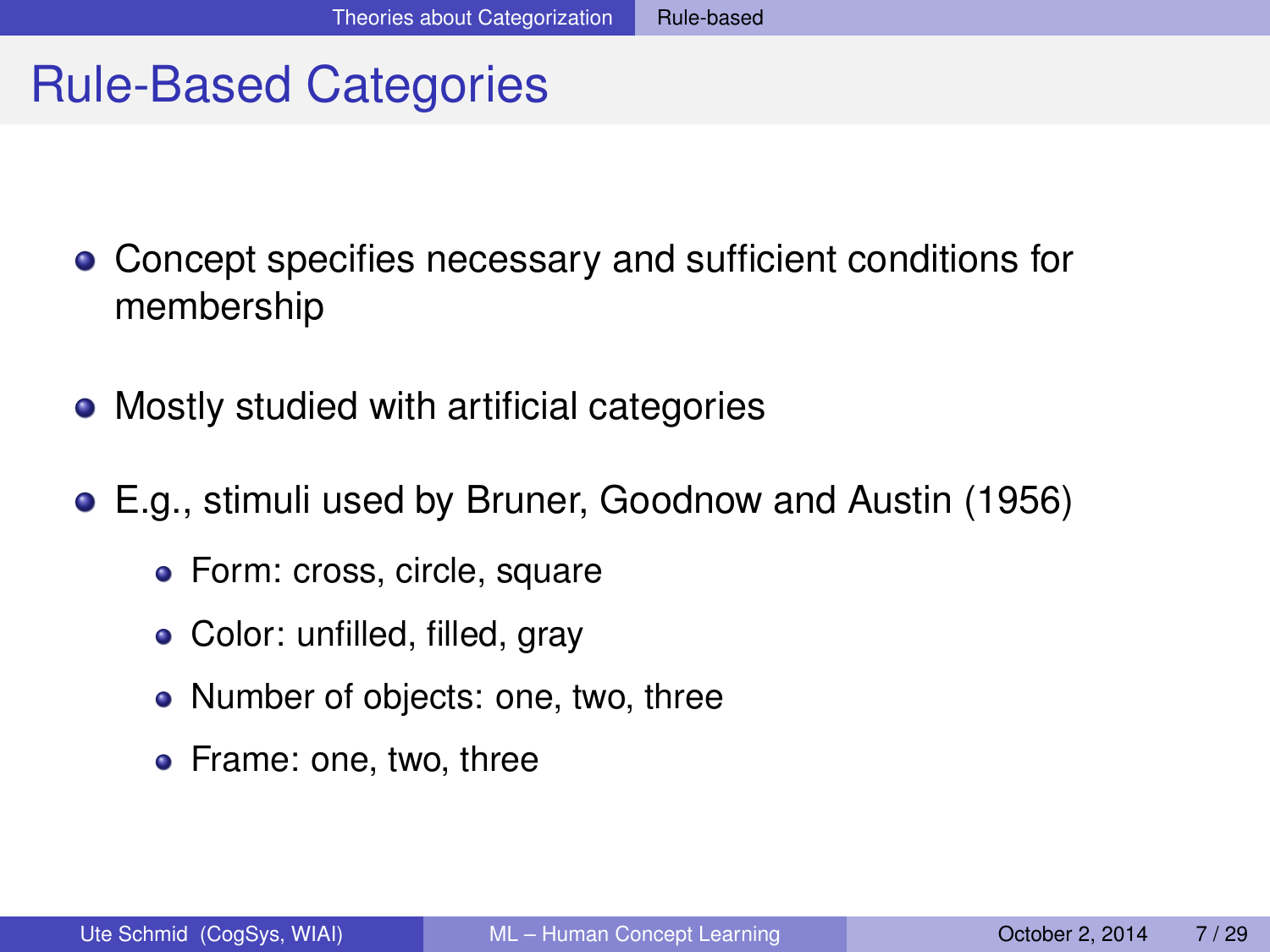## Stimuli of Bruner et al.



**FIGURE 10.2** Material used by Bruner et al. (1956) to study concept identification. *Source*: From J. S. Bruner, J. J. Goodnow, and G. A. Austin. *A study of thinking*. c Copyright 1956 by J. S. Bruner et al. , p. 42. Reprinted by permission.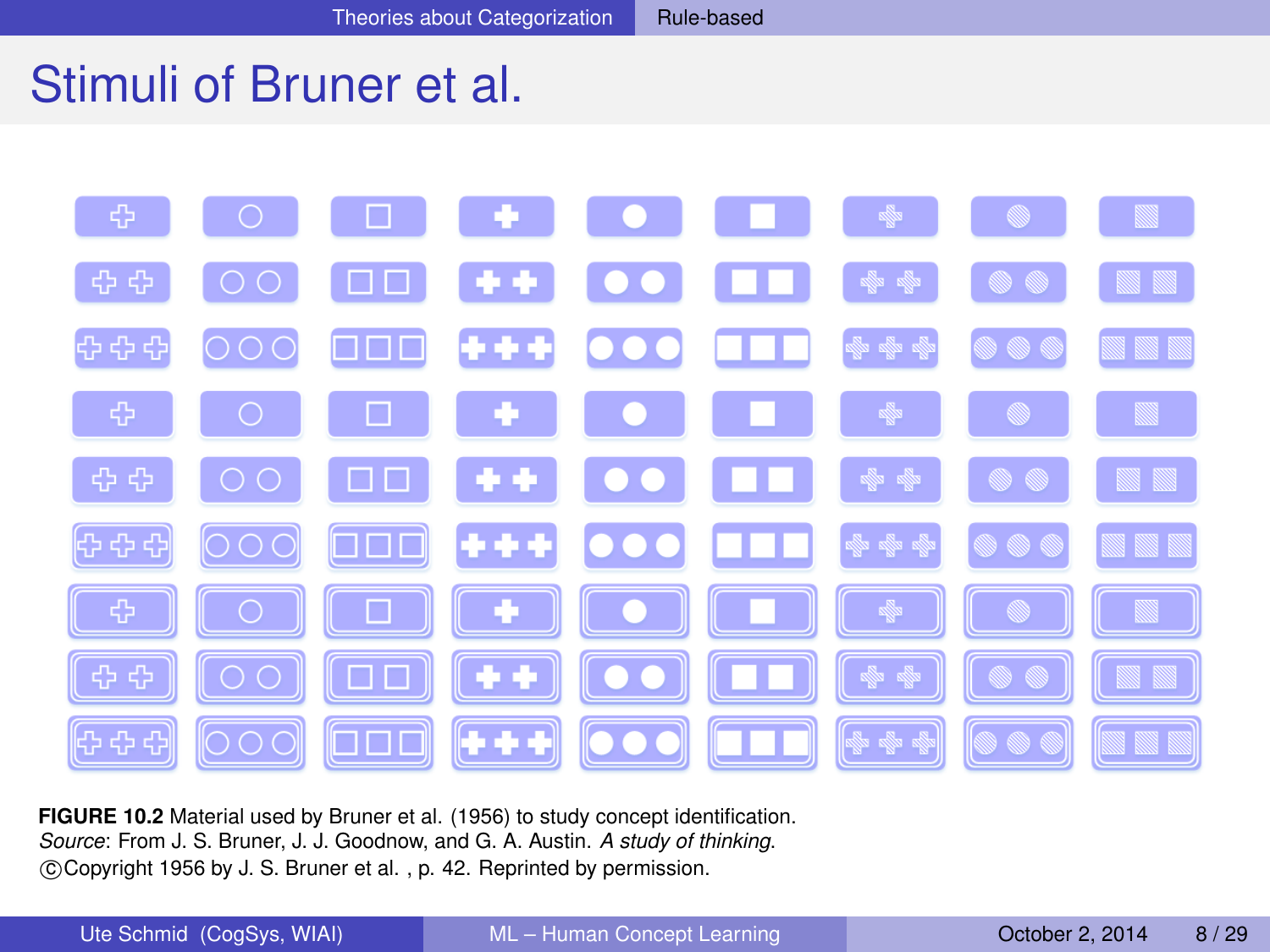# Types of Concepts

conjunction of *n* attributes

e.g., "circles with two frames" as two-dimensional conjunctive concept

**o** disjunction of *n* attributes e.g., one object and/or filled

#### • Task: Detect relevant dimensions (Subjects are informed which type of hypothesis with how many dimensions is searched for)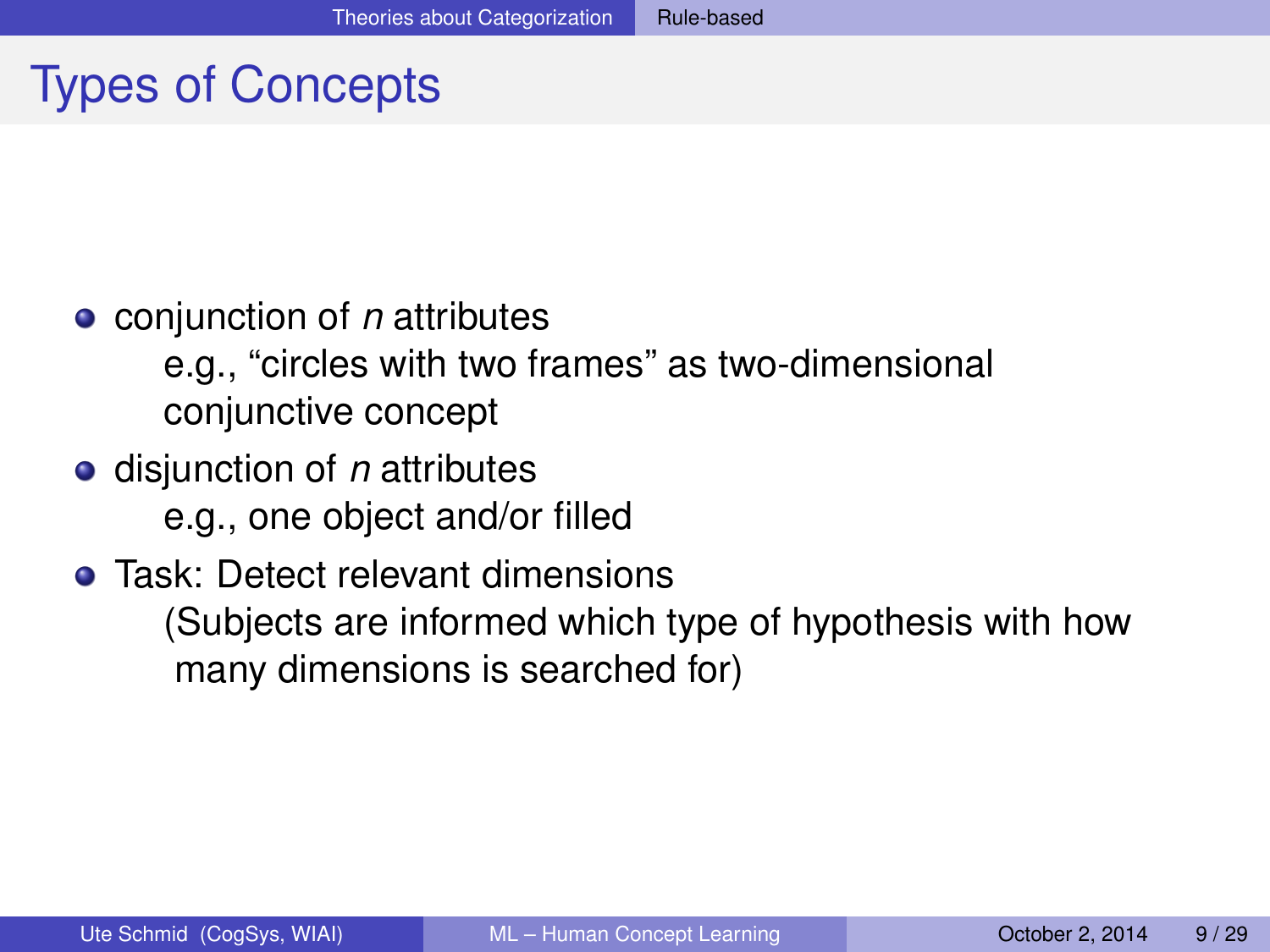# Experimental Settings

#### **o** Selection task:

all cards are presented (in ordered form), after instructor shows a positive example, subjects select another example of which they assume that it is positive, instructor gives feedback, etc. until correct rule can be named

#### **o** Reception task:

instructor presents one example together with the information whether it belongs to the searched for concept or not, subjects must name hypothesis after each step until correct rule is found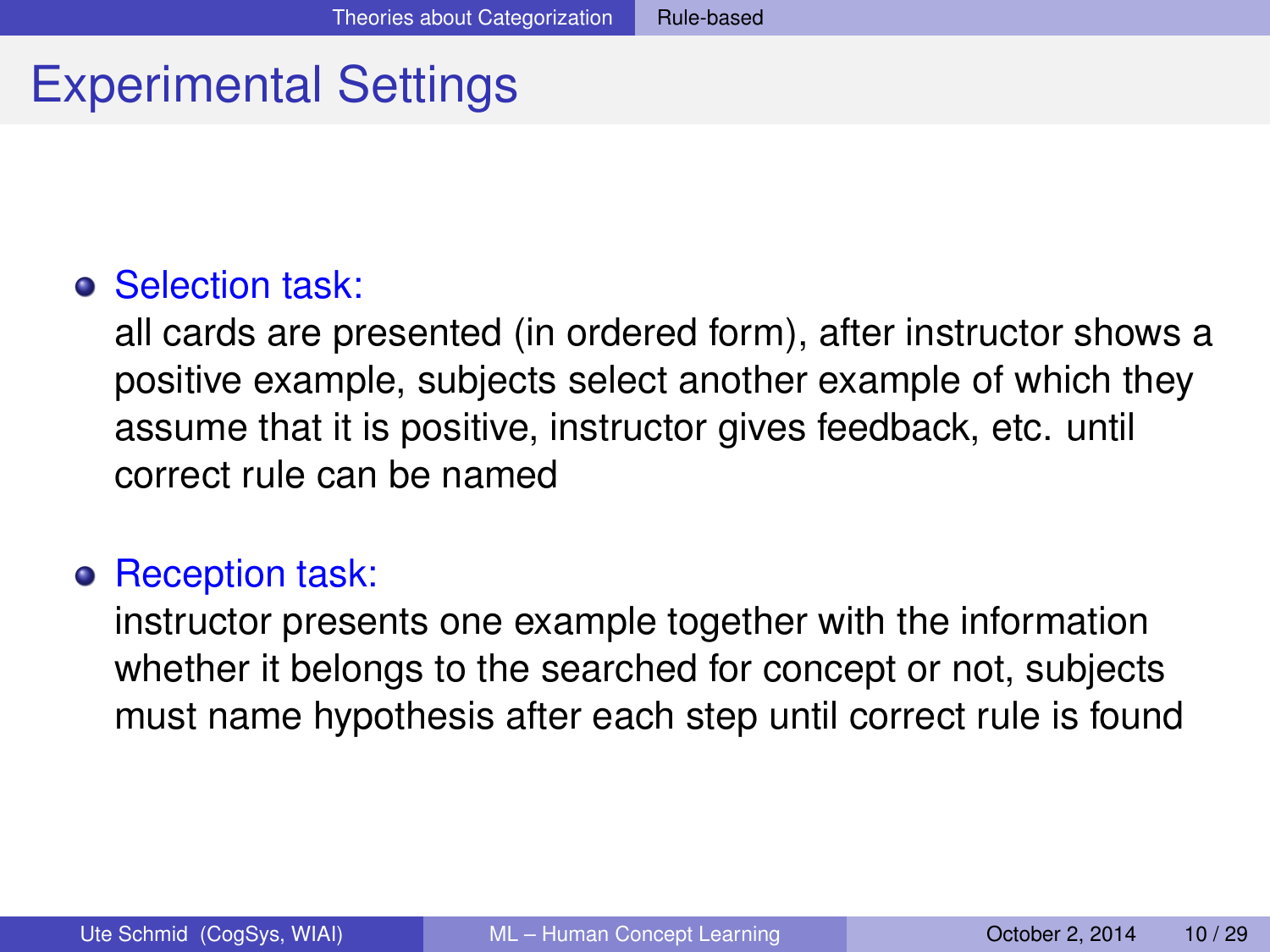# Identified Strategies

- *conservative focusing:* form hypothesis, select positive example, if not correct, vary one dimension (preferred)
- *focus gambling:* vary more than one dimension in one step (might lead to success faster, never slower)
- *successive scanning:* start with one hypothesis, keep until falsified, select a new hypothesis compatible with all examples seen so far (working memory problem)
- *simultaneous scanning:* start with all hypotheses, delete falsified ones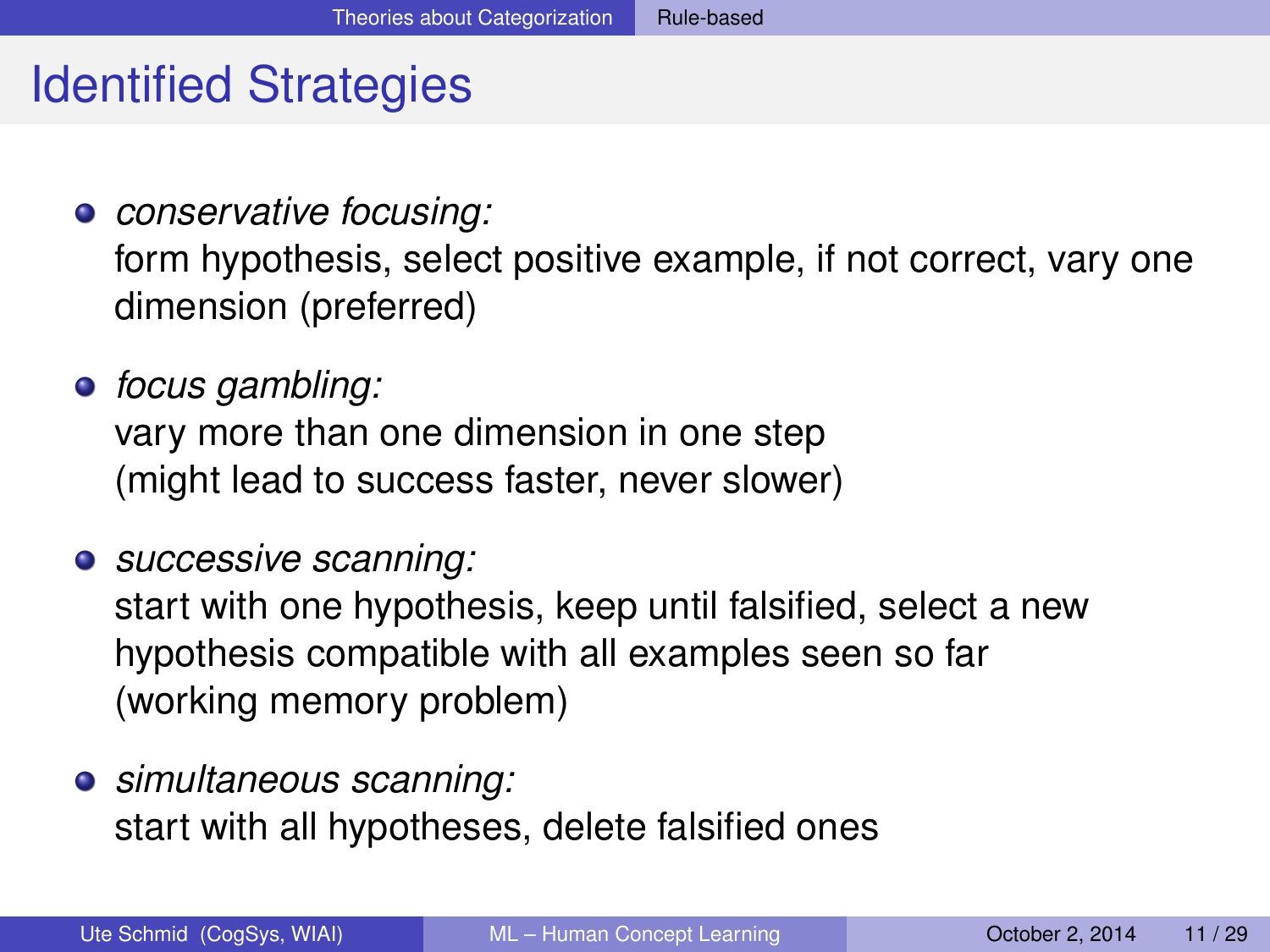- *Selection from unordered set (higher difficulty):* results in successive scanning
- *Use meaningful material:* results in successive scanning ("plausible" hypotheses)
- with disjunctive concepts it is easier to focus on negative examples, humans have massive problems learning disjunctive categories (less than 20% if first example is positive; about 50% if first example is negative)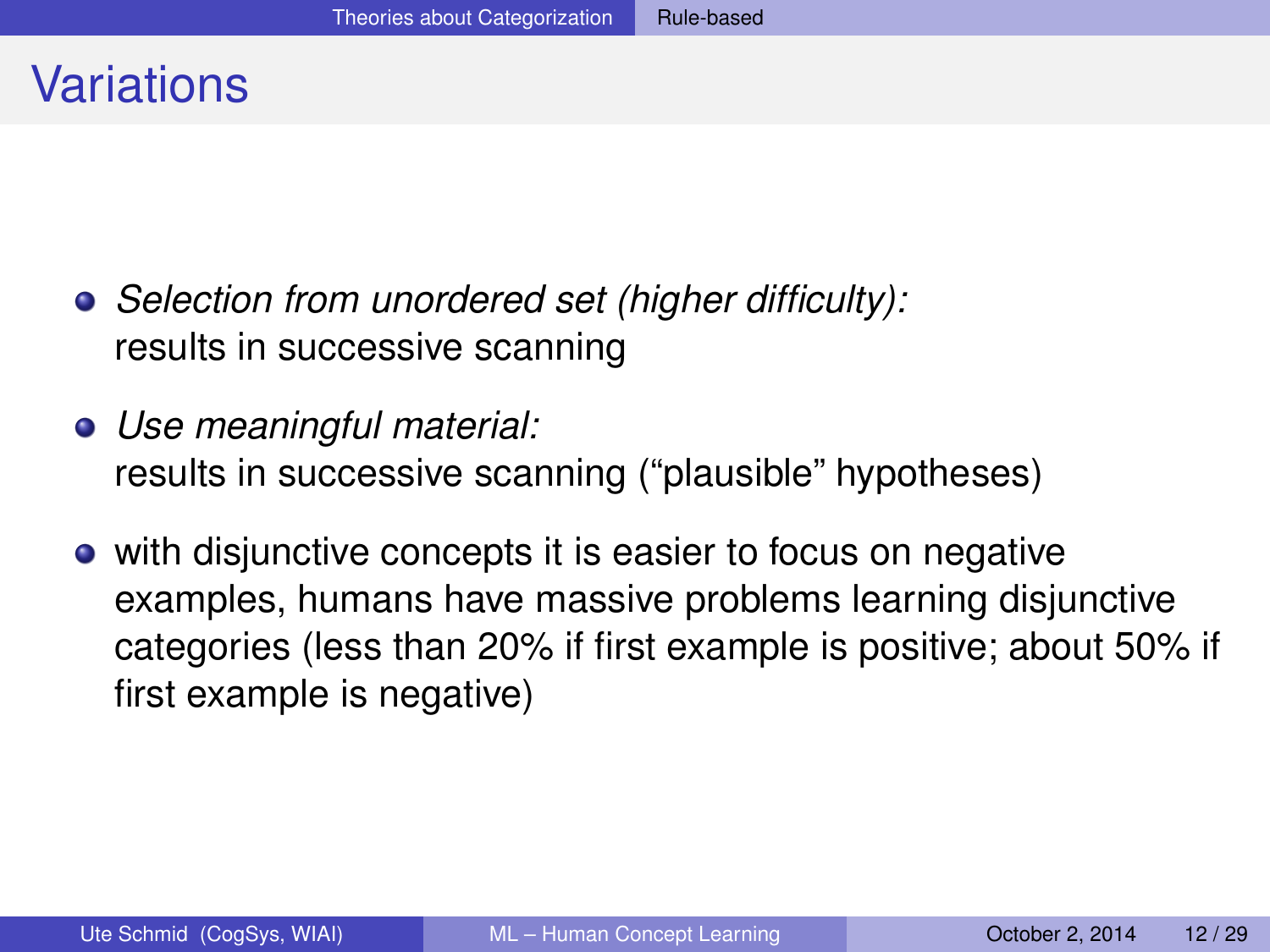# Hypotheses-Theories

- Most theories and studies are concerned with the question how the next hypothesis is constructed
- Assumption: search in space of all possible hypotheses (either with perfect memory about hypotheses tested so far or always a single hypothesis)
- Important findings (Trabasso & Bower, 1964; Levine, 1966):
	- No all-or-nothing learning: space of hypotheses is gradually reduced
	- Learning, i.e. generating a new hypothesis, not only after negative feedback (positive feedback helps to get rid of some hypotheses still left in hypothesis space)
- Often assumed: a switch to a new hypothesis instead of a refinement of the current hypothesis (as realized in decision tree algorithms)!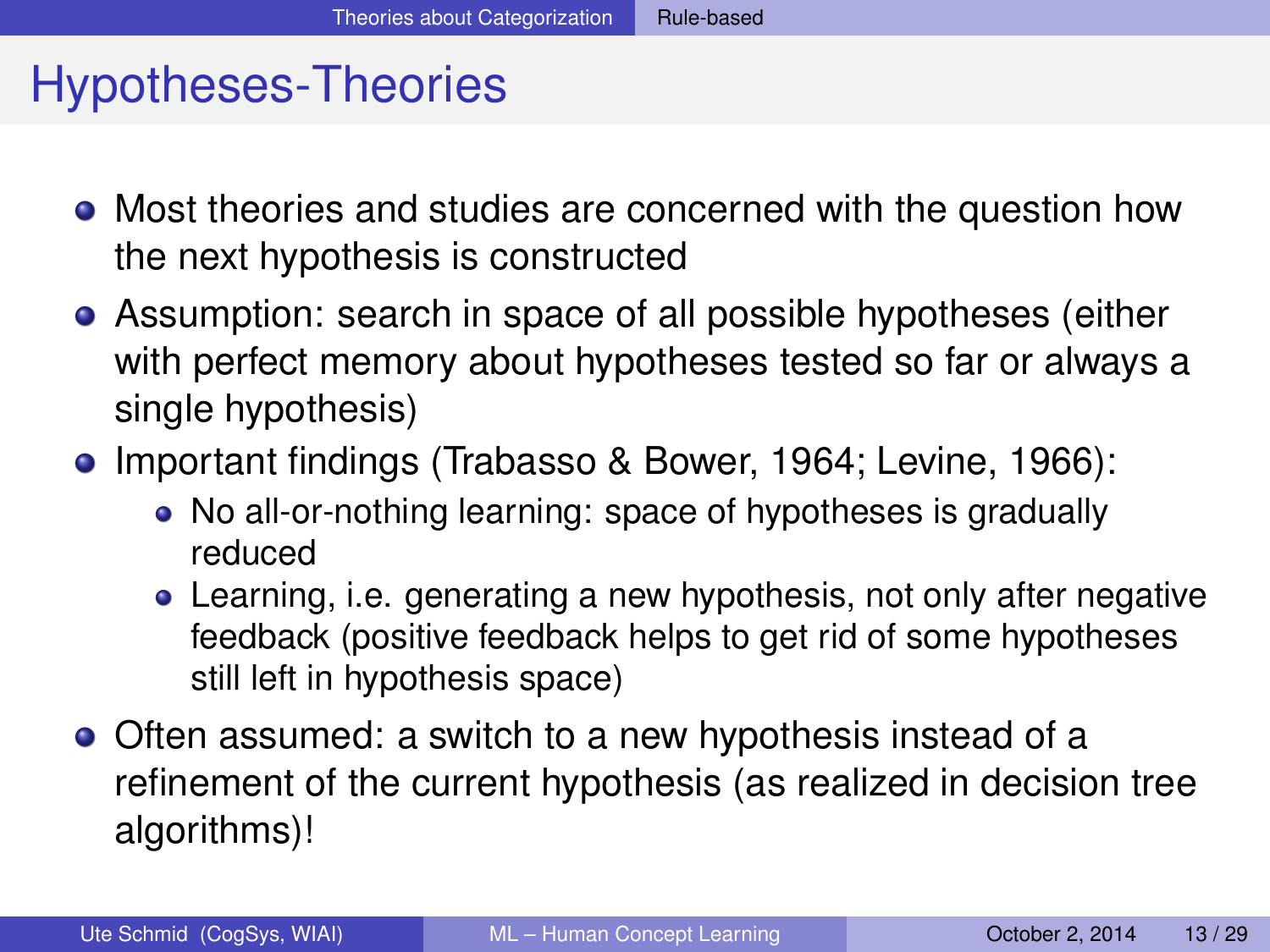## **Critique**

- Critique of the rule-based approach:
	- Difference between artificial and natural categories:
		- fuzzy category borders
		- objects are judged as stronger/weaker members of a category
	- Even for relatively straight-forward concepts it is often hard to give a definition using necessary and sufficient conditions (Quine, 1960):
		- Bachelor: male and unmarried
		- is the pope a bachelor?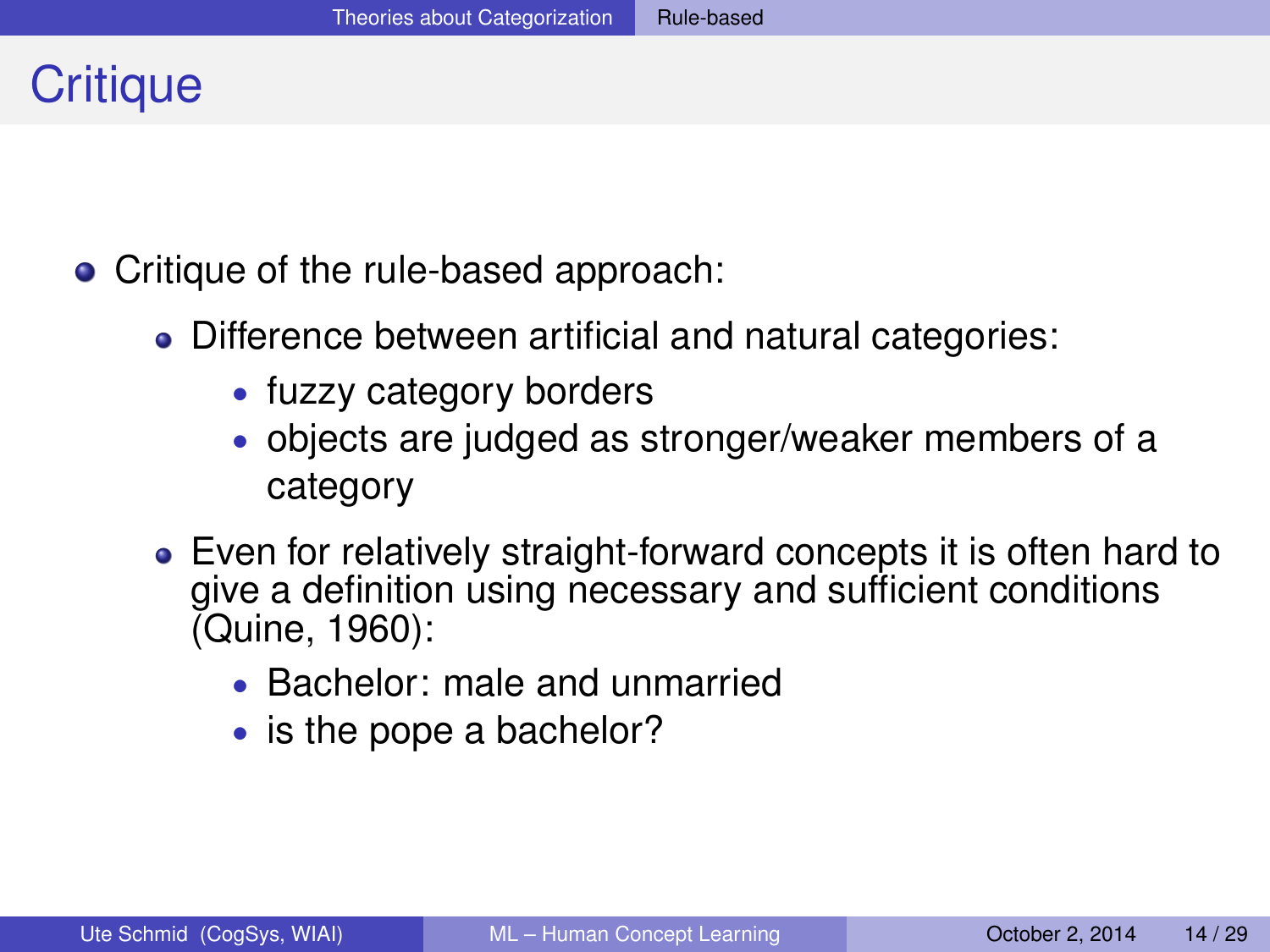#### Excursus: Necessary and Sufficient Conditions

• *N* is necessary for *S*, if it holds that  $S \rightarrow N$ 

- *N* is "weaker" than *S*, *N* cannot occur without *S*, *S* ⊂ *N*
- Example "If something is a bird, it is an animal." It is necessary to be an animal for being a bird.
- $\bullet$  *S* is sufficient for *N*, if it holds that  $S \to N$ 
	- *S* is "stronger" than *N*
	- It is sufficient to be a bird for being an animal (Each bird is an animal).
- A necessary and sufficient condition requires that  $S \implies N$  and  $N \implies S$  hold.
	- If it rains, the street is wet. (Rain is sufficient but not necessary)
	- If it is Oct. 31, it is Halloween. (31. Oct. is necessary and sufficient for it being Halloween)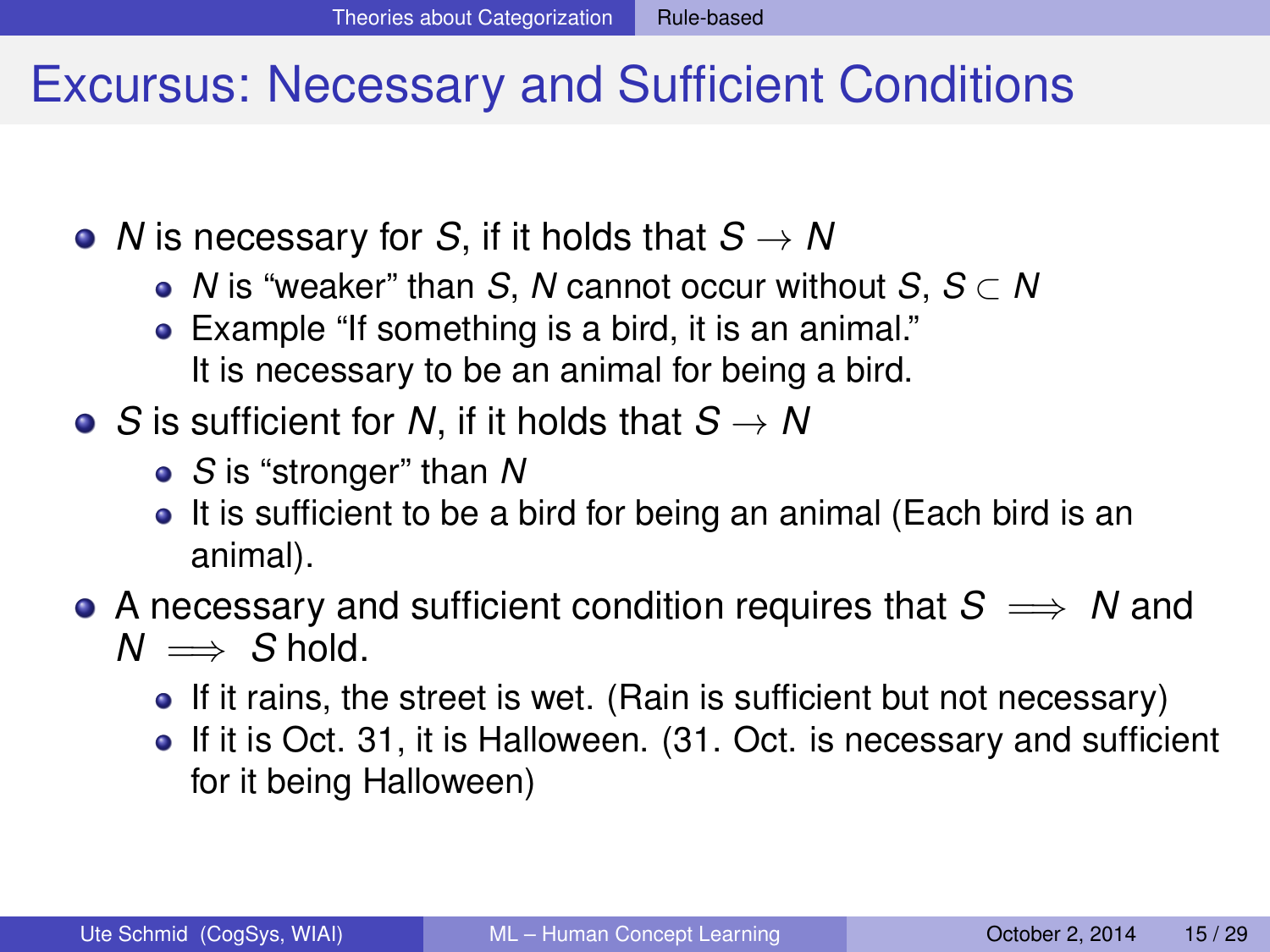## Rule-based Concepts and Decision Tree Learning

- Bruner et al.'s work inspired the first decision tree algorithm by Hunt, Marin & Stone, Experiments in Induction, 1966
- This Concept Learning System (CLS) explored at each level all possible DTs of this depth and selected the one with the least mis-classification costs.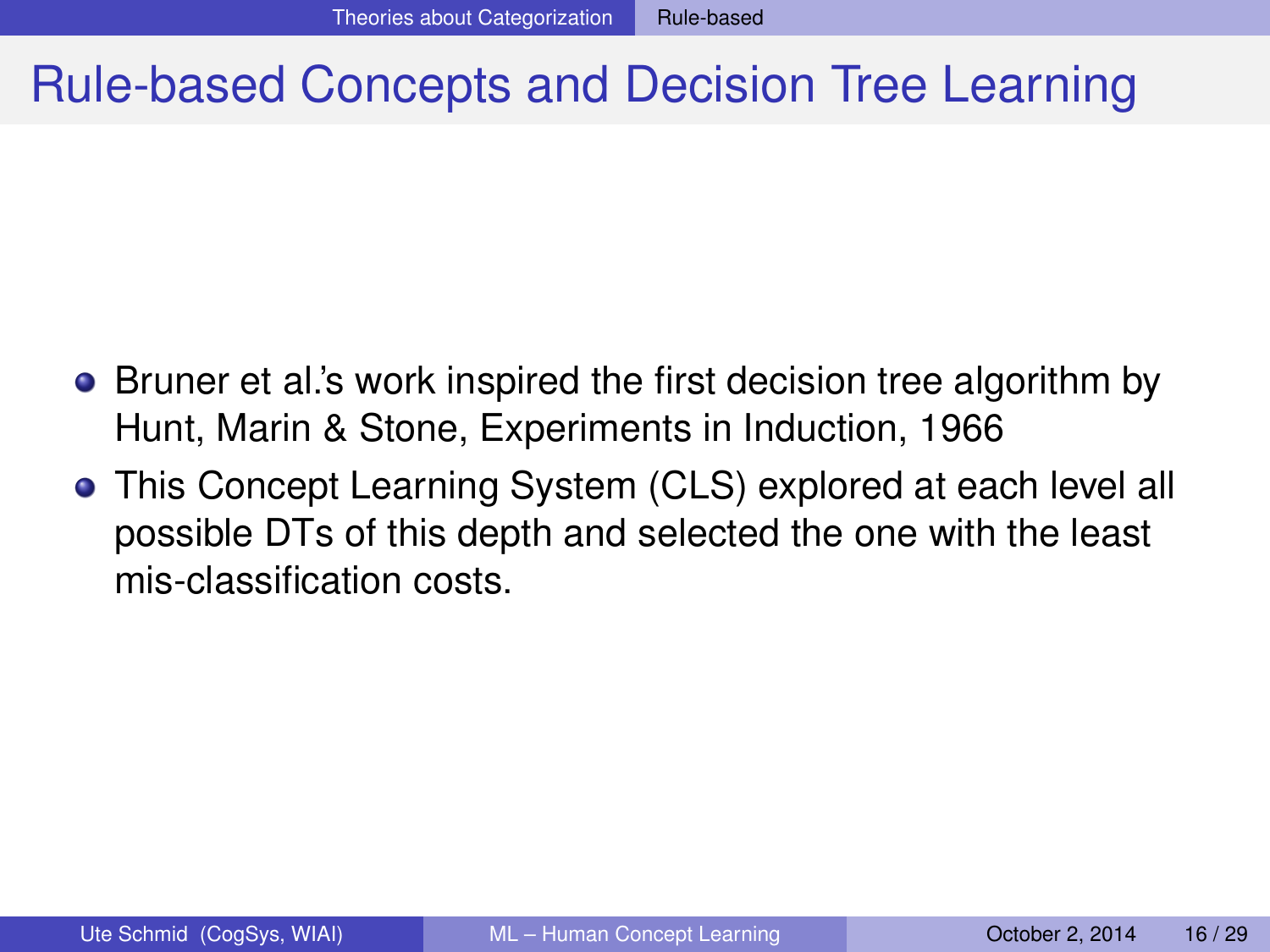## **Prototypes**

- Characteristic attributes (instead of defining attributes)
- e.g.: characteristic for a bird is building a nest, that it can fly, even if not all birds have these characteristics (penguin, ostric)
- Prototype theory (Medin, Rosch):
	- There is no attribute which must be shared by all members of a category, but there are characteristic attributes shared by large subsets of objects
	- "Family resemblance": cf. Wittgenstein "Spiel"
	- Prototype is an "average" object, having all characteristic features
	- Prototype itself typically has NO correspondence to a real object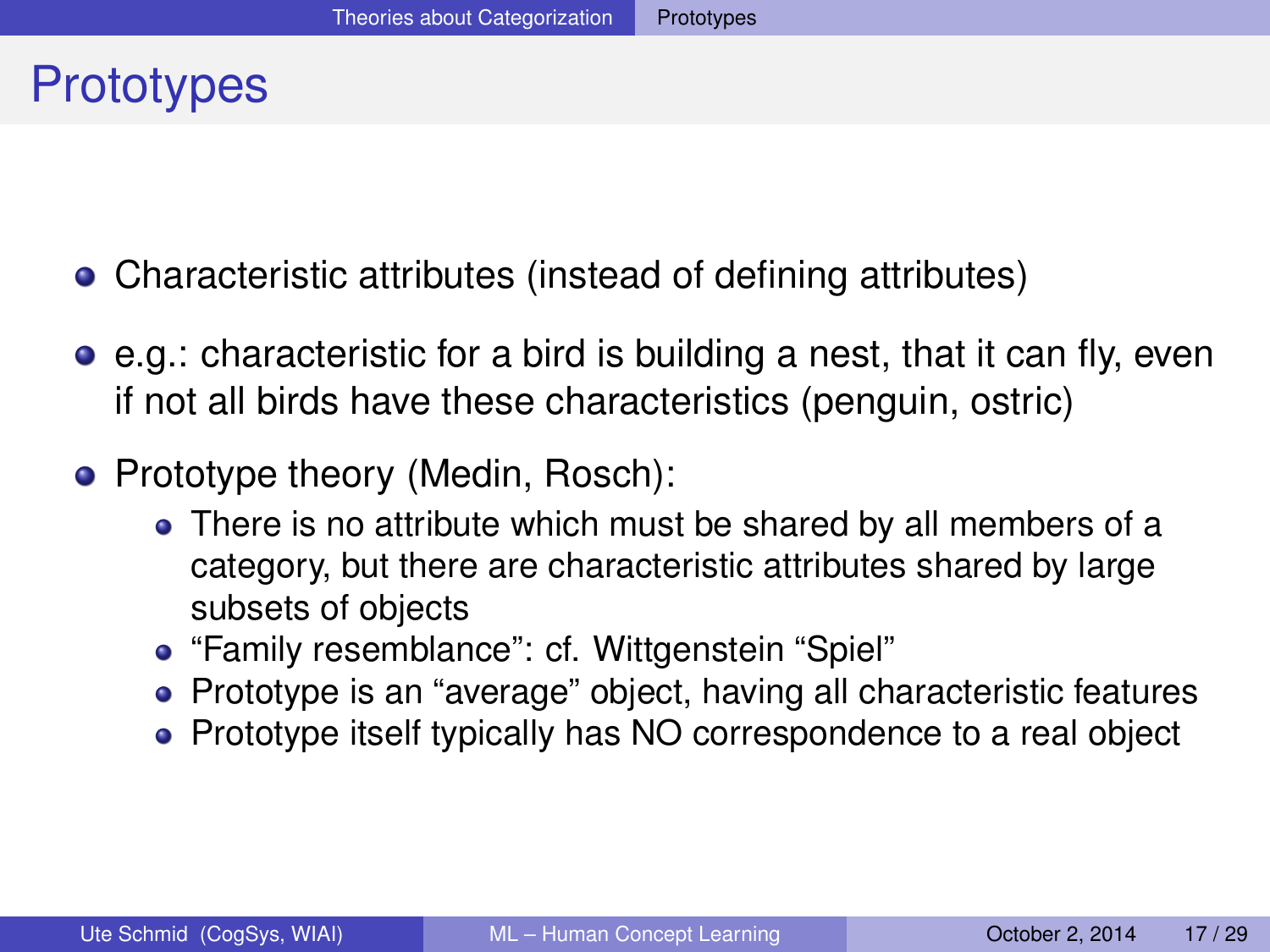# Family Resemblance

Example (Medin et al. 2001)

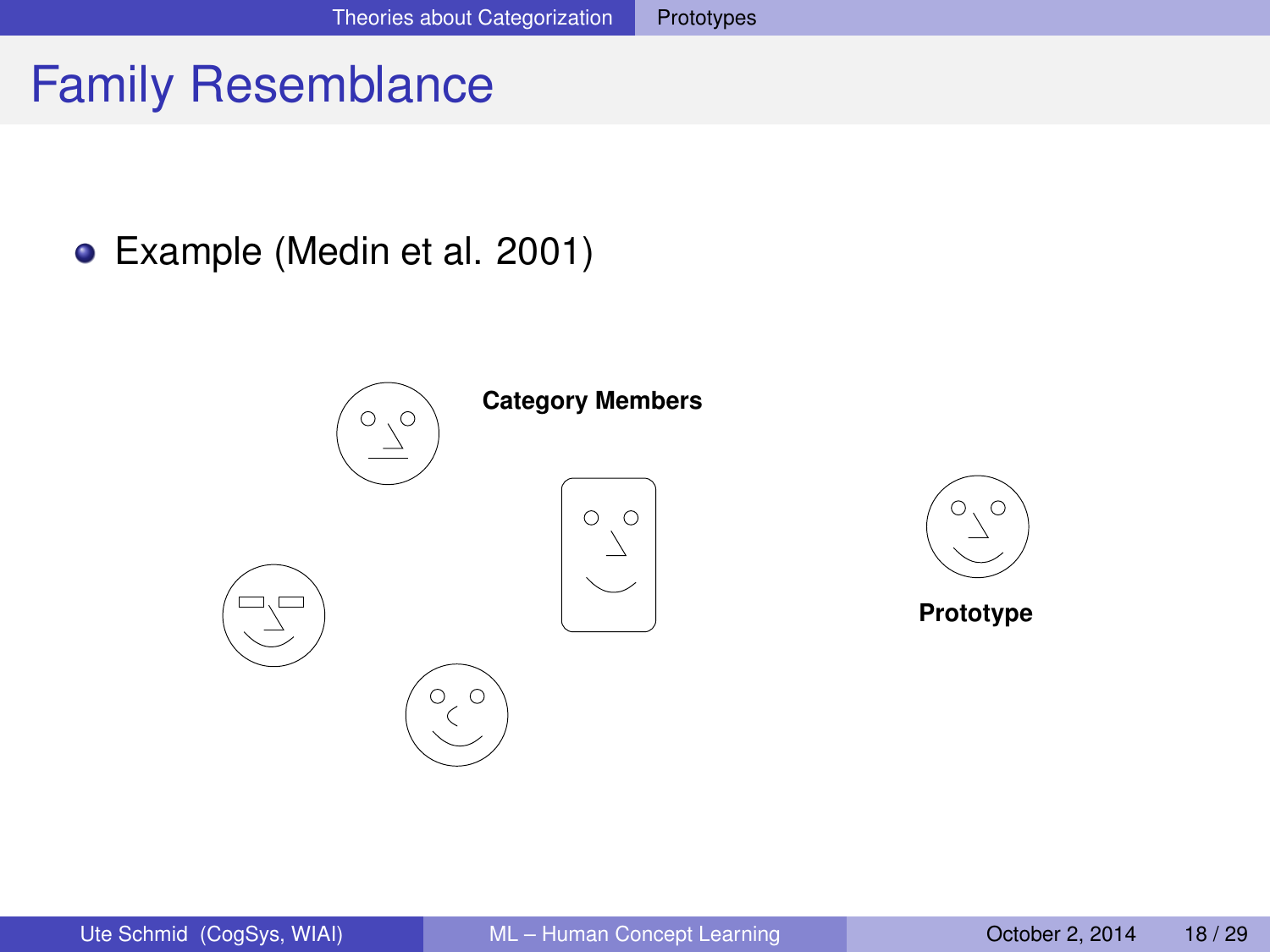## Posner and Keele, 1968

- *Study Items:* High distortions of a prototype pattern
- *Test Items:* Prototype, low distortion, high distortion, random
- *Result:*

Prototype is classified to belonging to the learned category!

# *Interpretation:*

Similarity-based creation of prototypes as mean of the features of the exemplars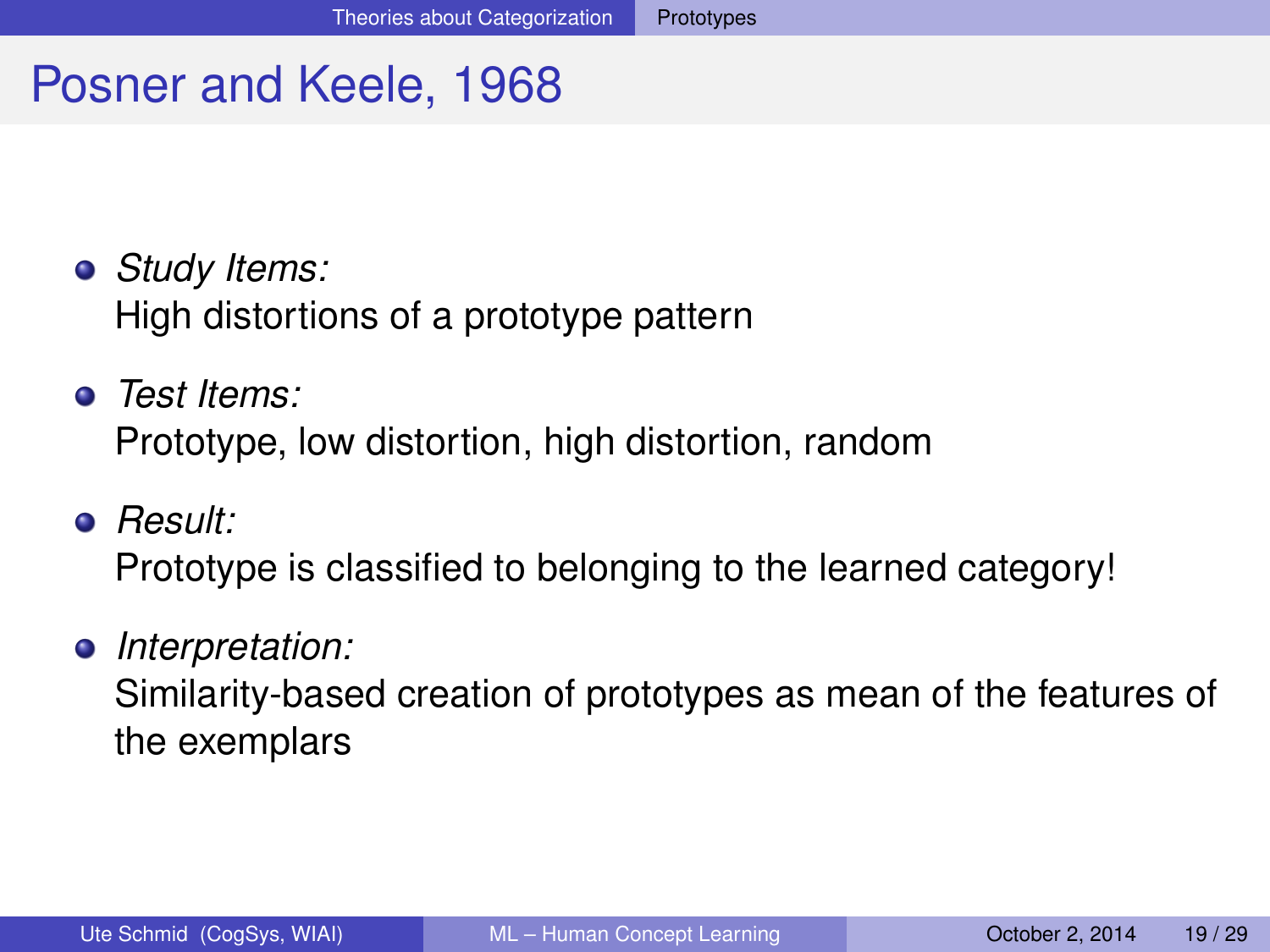#### Dot Patterns

#### Study items



#### Test items

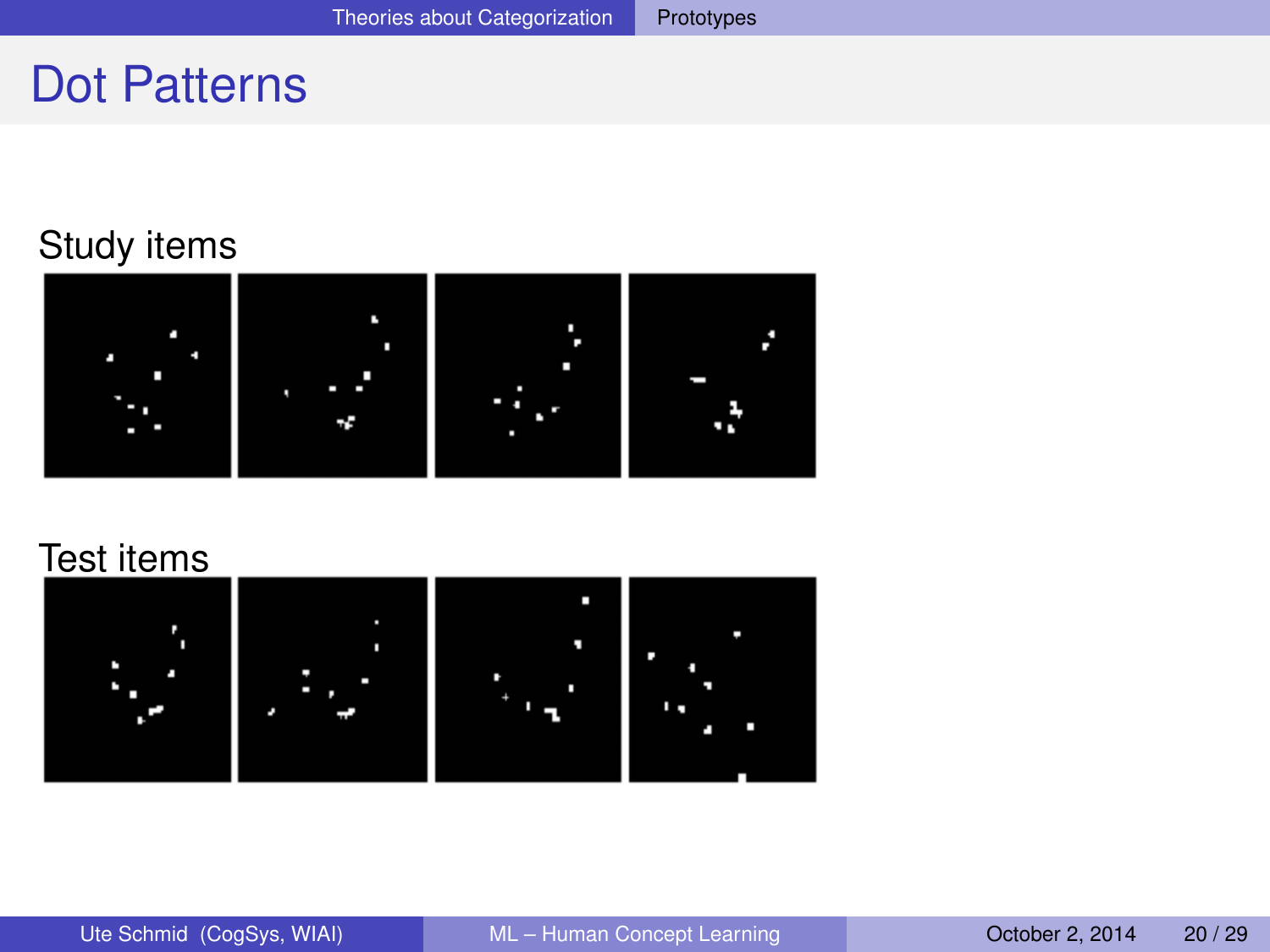# **Critique**

- **If only a prototype is represented (exemplars forgotten), then** 
	- no information about variability (e.g. standard deviation of characteristic attributes)
	- no information about relative size of category
	- no consideration of attribute correlations (smaller birds typically can sing, larger birds not)
- Experiments show that humans use these kinds of information
- Context effects: e.g. typical beverage (office: coffee; construction site: beer)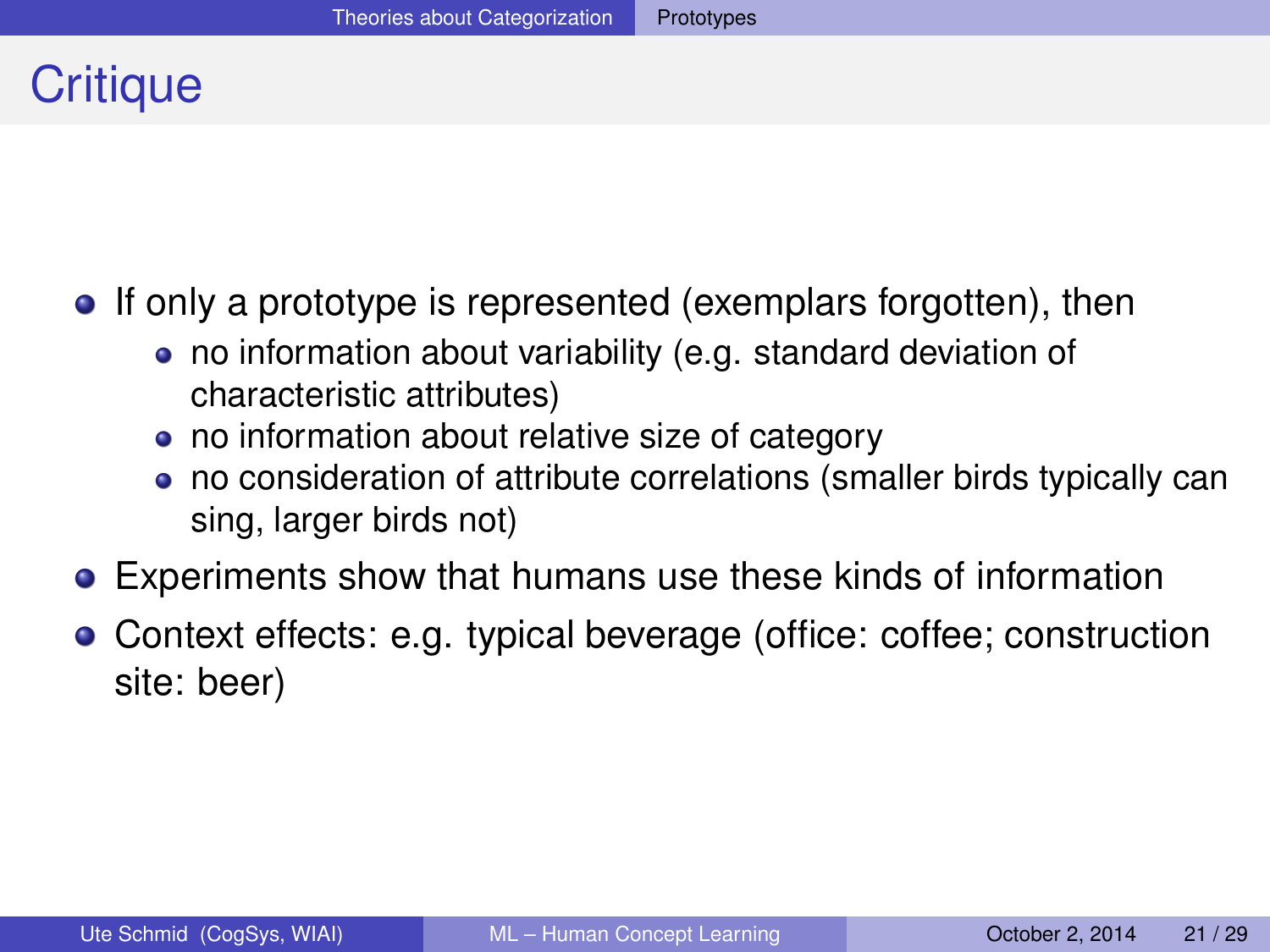# Context Effects



- Labov (1972): The concept "cup"
- Naming experiment: when is an object called "cup"?
- Width-to-depth ratio and function strongly influence categorization
- Flower context necessary for classification as "vase"; but objects with high width-to-depth ratio are still classified as cup
- Holding mashed potatoes as context for "bowl" . . .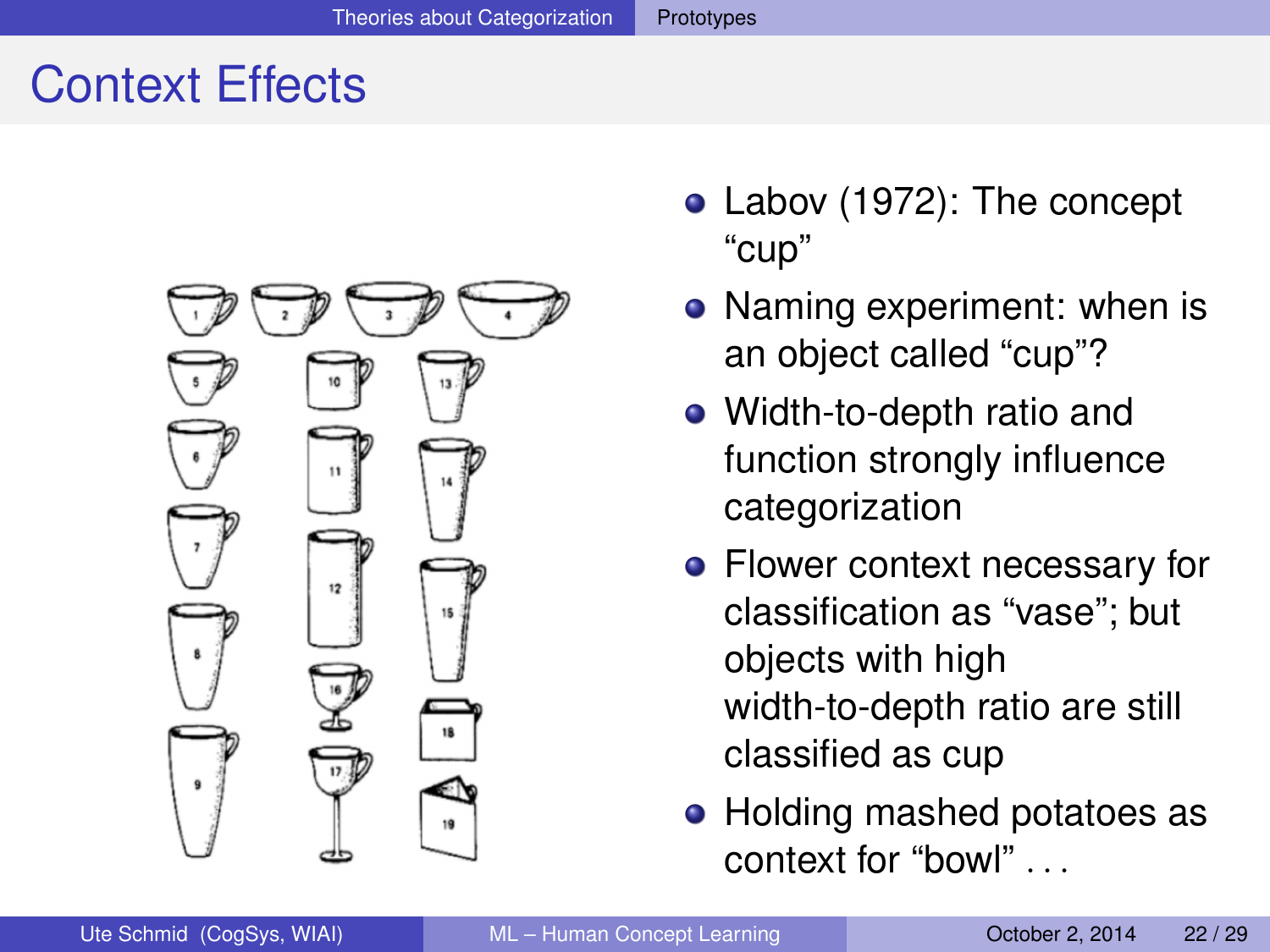# Linear Separability

- *Linear separability of categories:* only for linear separable categories, prototypes can be defined which guarantee that the prototype is more similar to all exemplars belonging to the category than to exemplars belonging to another category
- *Assumption:* linear separable categories are easier to learn (no conclusive empirical evidence)

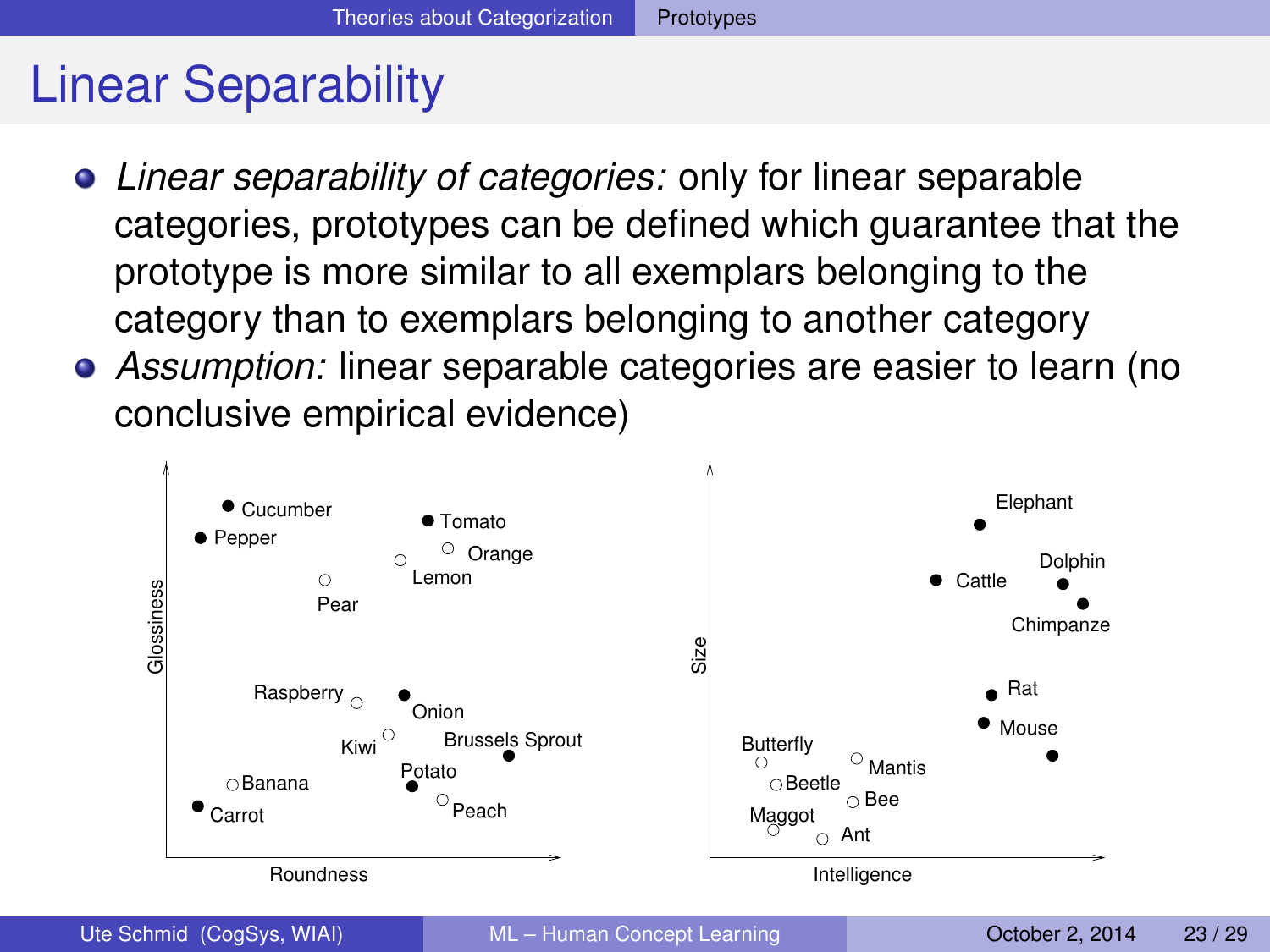## Exemplar Theories

- e.g., Nosofsky & Johansen, 2000
- Learning as remembering all exemplars together with a category name
- **•** Categorization
	- *Rule-based:*

does a new object have the defining attributes?

*Prototype:*

greatest similarity of feature vector with a certain prototype

- *Exemplar-based:* comparison of similarity between new object and exemplars in memory
- Diagnosis of skin diseases are strongly influenced by memory of patients with similar symptoms (Brooks, Norman, Allen, 1991)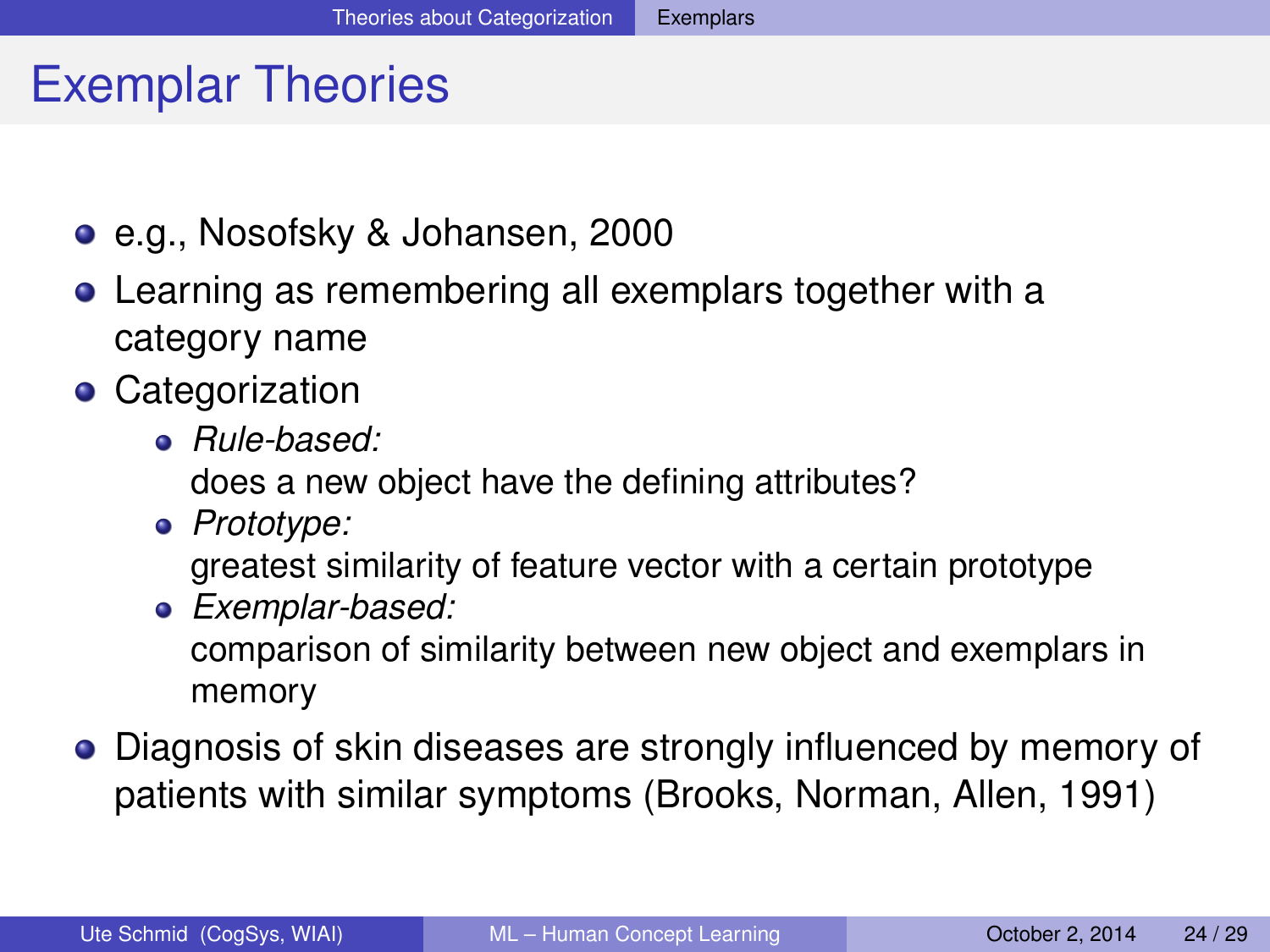# **Critique**

#### **•** Positive:

Some experimental results which cannot be explained with prototypes can be explained with exemplar theory (variability of a category, context effects, correlative features)

#### BUT:

- Unrealistic assumptions about memory capacity (?)
- What are the criteria to make a category coherent?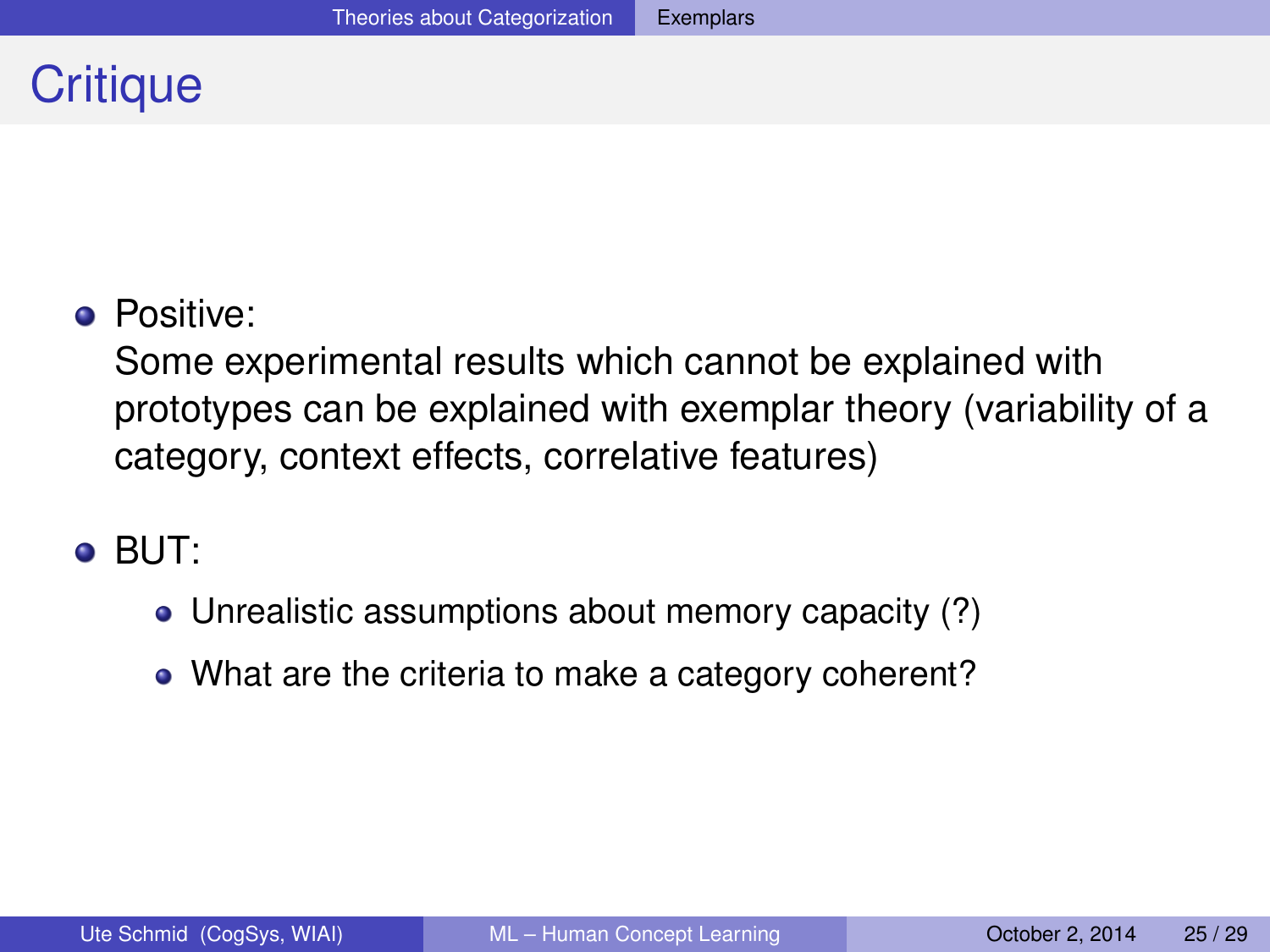# RULEX Theory

- Combination of rule- and exemplar-view
- Nosofsky, Palmeri & McKinley, 1994
- Learning as sequential process:
	- Search for a simple rule (one dimensional) which separates the categories
	- If no such rule exists: search for a partially successful rule and remember the exceptions explicitly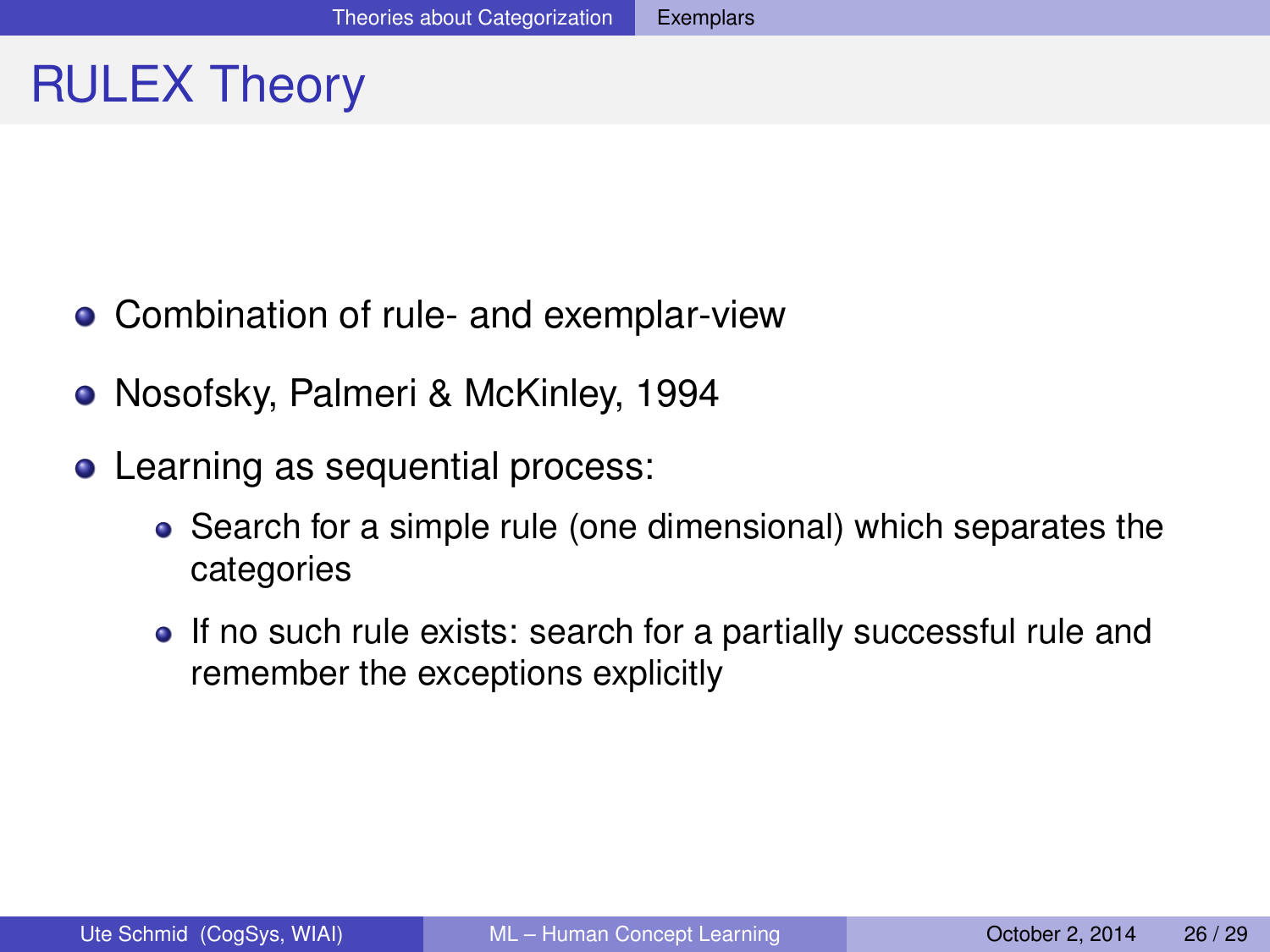# Problems with Similarity Theories

- Similarity obeys an underlying distance metric: identity, symmetry, triangle equality
- Humans perform asymmetric similarity judgements! (Tversky)
	- Which of these two pairs is more similar?
		- (a) China and Russia
		- (b) Vietnam and Poland
	- Which of these two pairs is less similar?
		- (a) China and Russia
		- (b) Vietnam and Poland
	- Answer (a) in both cases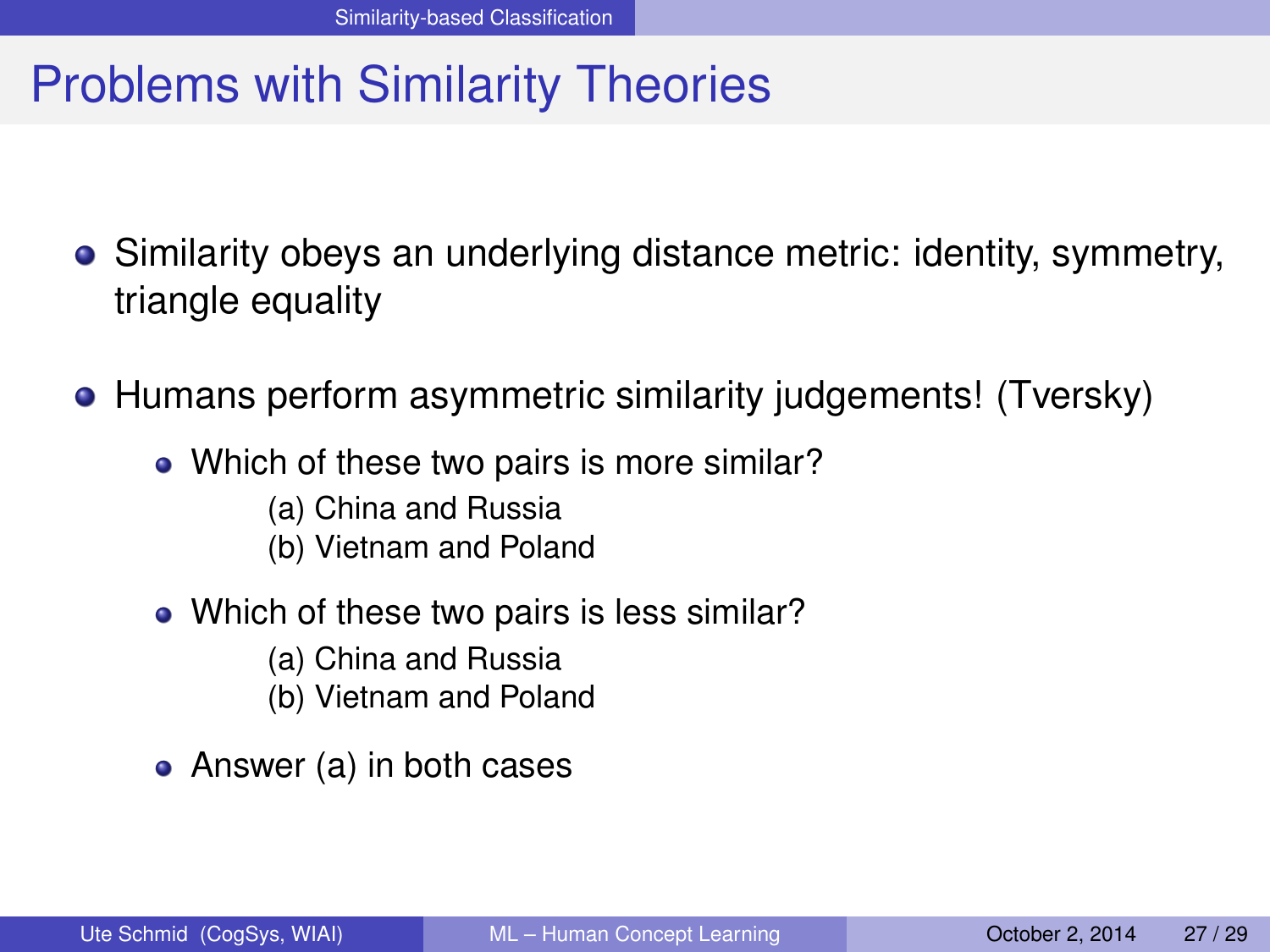## Problems with Similarity Theories cont.

- Similarity is variable and context-dependent
	- Meeting in USA: Maine and Florida are judged as not very similar
	- Meeting in Tokyo: they are judged as similar
- **If there are no restrictions for appropriate features, every two** objects in the universe can be made arbitrarily similar or dissimilar